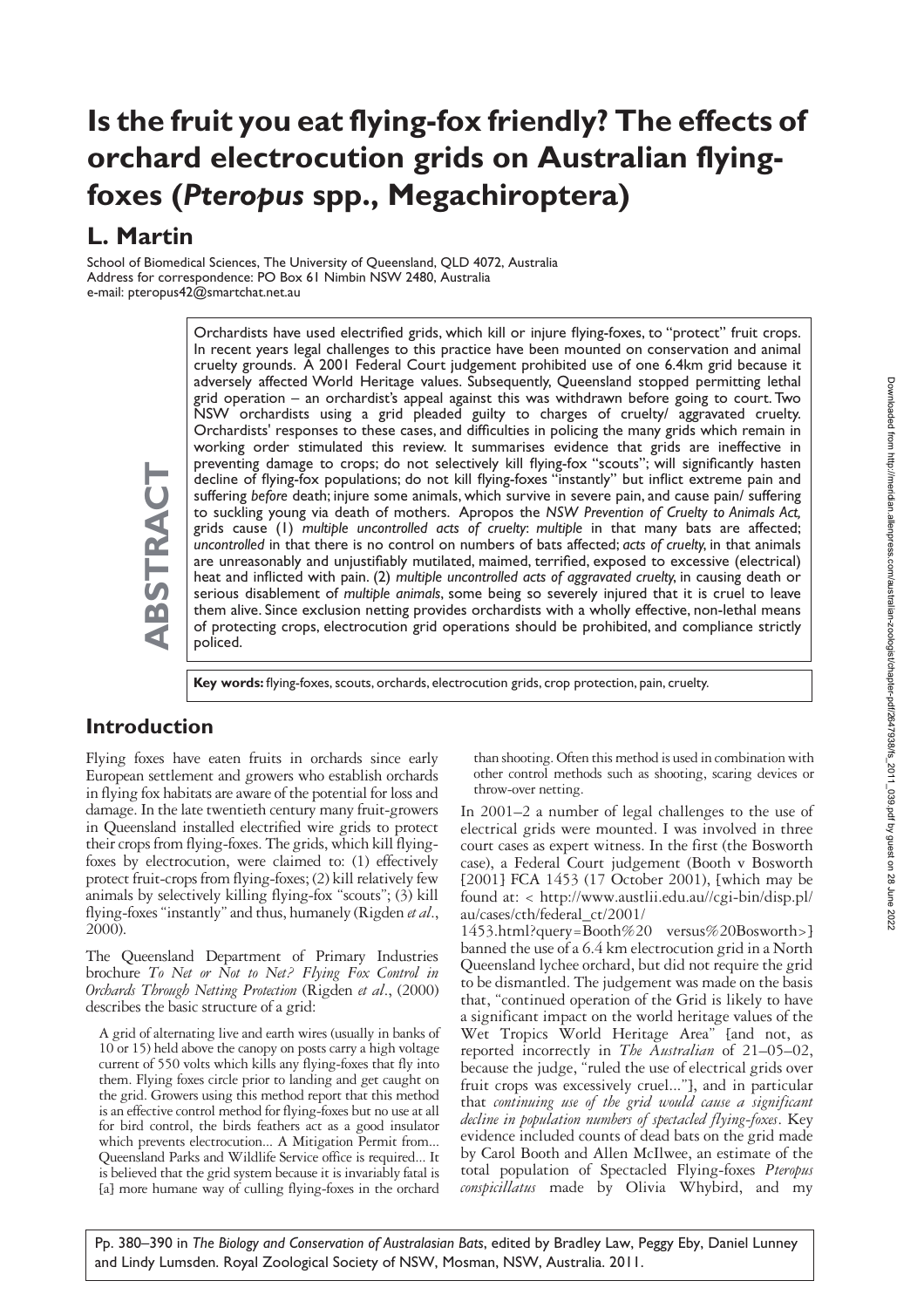submission on flying-fox population dynamics and "back-calculation" of the size of population put at risk by the level of culling in the orchard (see McIlwee and Martin 2002).

Before that judgement was handed down by the Federal Court, Queensland Parks and Wildlife Service (QPWS) had stopped issuing damage mitigation permits for lethal electrocution grids and the Minister for the Environment outlawed their use as a method of control. The case raised considerable media attention and QPWS was given advice from a number of sources including the Queensland Royal Society for the Prevention of Cruelty to Animals (Qld RSPCA) that grids were not consistent with the requirement (under the Qld. Nature Conservation Act 1992) for methods of crop protection to be humane.

In September 2001, QPWS asked me to be expert witness in a test-case, brought *against* them, in Rockhampton, by a fruit-grower appealing the decision not to issue damage mitigation permits for the use of a grid against Black Flying-foxes *P. alecto* and Little red Flying-foxes *P. scapulatus* (the Rockhampton case). My primary brief was to comment on likely effects of grids on population numbers, but also on any other aspect.

Shortly before this, a NSW RSPCA officer had asked me to be expert witness in a *Cruelty/ Aggravated Cruelty* case against two NSW fruit-growers who had killed *P. alecto* and Grey-headed Flying-foxes *P. poliocephalus* on an orchard grid (the RSPCA case). I was surprised, because I had long understood that the grids were illegal in NSW. The RSPCA officer said that it was difficult to get anyone to give evidence on pain. Since I had taught the physiology of pain perception at university level, had worked for years with flying-foxes and, courtesy of many flying-fox carers, was familiar with the injuries suffered by flying-foxes on electrical power-lines, I accepted the job.

In the Rockhampton case, an opposition expert raised the issue of cruelty and, while discounting the possibility that grids were "cruel" [growers insisting that they are humane in that they killed flying-foxes "instantly"] argued that fruit-growing is an agricultural enterprise, and that society tolerates a degree of cruelty in agriculture when it is beneficial. He cited mulesing of sheep as an example. Thus *the benefits* of electrocution grids might well outweigh any "borderline" cruelty (at this point I had not satisfied myself as to just how cruel the grids might be). However, if the grids were ineffective any cruelty could not be justified. So it was that I examined evidence that grids: (1) had significant detrimental effects on flying-fox populations; (2) were ineffective in protecting crops; (3) did not selectively kill flying-fox scouts; (4) did not kill flying-foxes instantly or humanely.

The Rockhampton appeal was dropped three days before going to court. Perhaps, having seen the evidence, the appellants decided they didn't want it in the public eye. A little later the accused in the RSPCA case pleaded guilty to charges of *Cruelty/ Aggravated Cruelty*. I understand that they were not fined and that no conviction was recorded. Subsequently, the NSW National Parks and Wildlife Service (NSW NPWS; currently the NSW Department of Environment and Climate Change) prosecuted these growers for the same electrocutions. Again, they pleaded guilty. The magistrate considered the offences to be "more serious than the RSPCA charges", and recorded convictions and imposed fines.

And so, one might think, reason had prevailed and such grids would never be used again. Alas no. *The Australian Newspaper* 13/04/02 carried an advertisement which read:

Pursuant to... the *Environment Protection and Biodiversity Conservation Act*... members of the public are invited to comment on an application... to allow the electrocution of, at most, 5,500 Spectacled flying-fox by the proponent on his lychee orchard located at Kennedy, North Queensland... for the November/December 2002 harvesting season...

The advertisement was lodged under section 93 of the *Environment Protection and Biodiversity Conservation Act* 1999 (Cth) (EPBC Act) in relation to EPBC Referral No 2002/571 lodged on 14 February 2002 to "take or destroy approximately 5,500 Spectacled Flying-foxes (*Pteropus conspicillatus*) in the period November to December 2002 to protect a lychee orchard at Dallachy Creek, Kennedy, Queensland." The proposal was, in effect, an attempt by the Appellant in the Bosworth case to circumvent the restrictions resulting from the Federal Court judgement.

I examined the proposal in detail and made an appropriate submission. The proponent argued the economic necessity for the grid, contended that the bats killed did not come from the World Heritage Area, misrepresented data presented in Booth v Bosworth, asserted that, "the number of females taken by the electric grids is in the vicinity of 10%" and questioned estimates of population size. My submission countered these and other points, using material like that in the present paper. Apropos cruelty, I pointed out that:

... while the issue of cruelty to animals is not covered specifically by the *Environment Protection and Biodiversity Conservation Act 1999*, the proposed action would almost certainly constitute multiple acts of cruelty and of aggravated cruelty against indigenous fauna of the Wet Tropics World Heritage area viz., Spectacled flying-foxes... I draw attention to the successful prosecution by the NSW RSPCA, in December 2001, under the NSW *Prevention of Cruelty to Animals Act*... of two fruit growers using flying-fox electrocution grids.

Then appeared the following letter in the *QLD Fruit and Vegetable News* February 2002 showing the depth of feeling surrounding the debate among orchardists and how scientific research (*"emotional, theoretical drivel"?*) can fall on deaf ears:

GRID LOSS THREATENS LIVELIHOODS BEWARE. You could be the next victim of terrorism from environmental extremists with their international push to ban all damage mitigation permits for all wildlife. The interests of individuals, business enterprises or even local communities would unlikely take precedence over the national interest in matters of national environmental significance. Conservationist Carol Booth took orchardist Rohan Bosworth to court and won by using the *Environmental Protection and Biodiversity Conservation Act* 1999 (EPBC Act) and the international World Heritage Convention to... stop Rohan from using his electric grid system to protect his lychee crops from fruit bats. The court ruled his grid "has, or will have, or is likely to have, a significant impact on the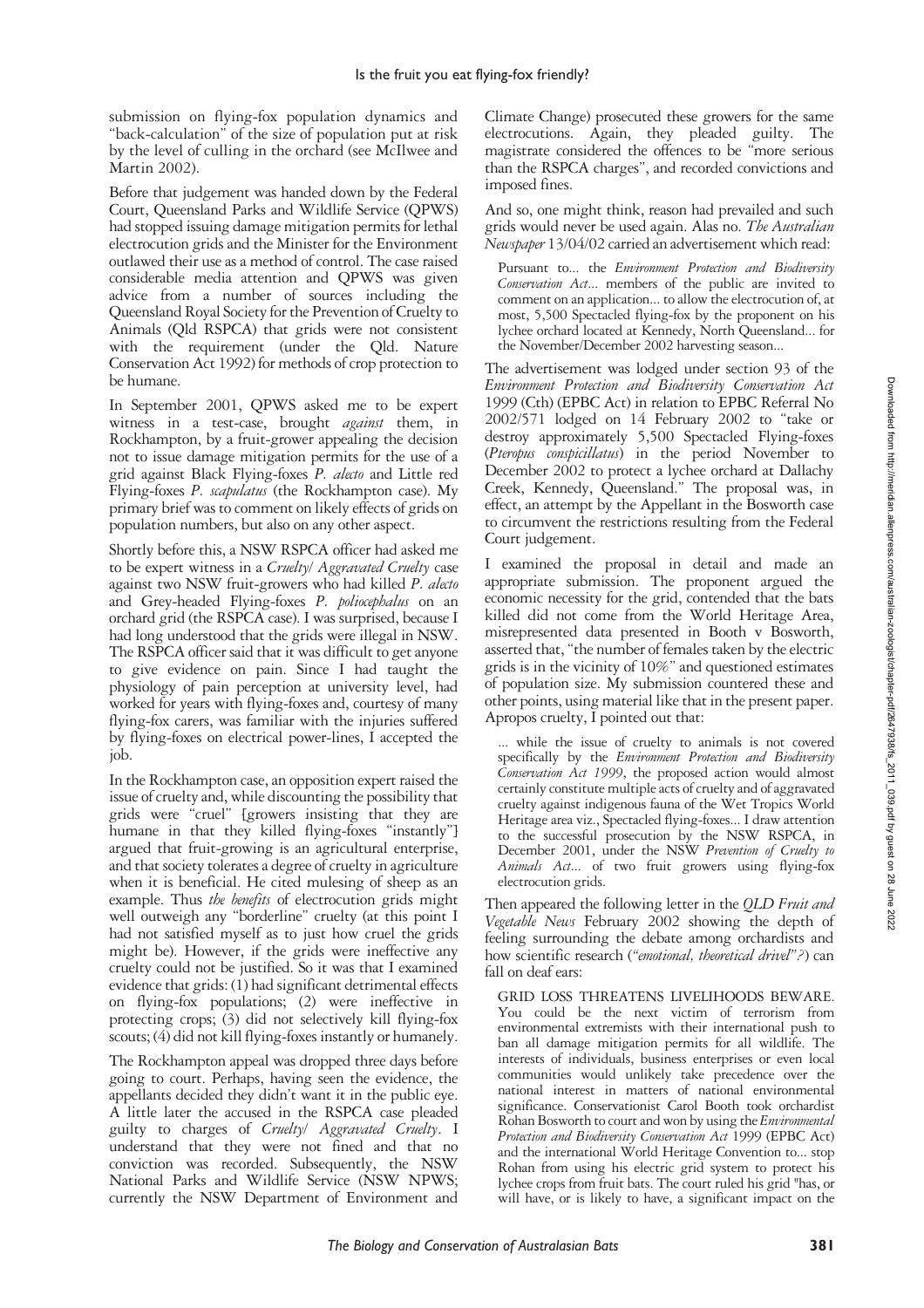world heritage values"... the RSPCA, as well as EPA's Director General James Purtill... classify grids as inhumane with no prior consultation with industry... Qld Parks and Wildlife Service... declared grid systems illegal and stopped the issue of damage mitigation permits for their use, despite no viable alternative methods. Even QPWS admit the current alternative methods being researched will not work in the wet tropics and yet electric grids, properly installed and maintained, are humane! As usual, public servants and politicians jumped to the tune of the environmental extremists, who are terrorising legitimate businesses... We have legally installed an electric grid... to protect our crops from flying-foxes by killing fruit bats instantly. The RSPCA compromises its integrity by sanctioning the use of 1080 and myxomatosis (two of the most horrific deaths imaginable), as well as ignoring... speared dugong dying slowly. How can the RSPCA claim electric grid systems are inhumane?... As it suddenly became illegal to turn on our humane electric grid system, our income for the next year has been stolen by World Heritage fruit bats... Queensland cannot afford to have a major contributor of jobs and export earnings... to be destroyed! All community members need to be contributors to the management of flying-fox mitigation, with a cooperative, un-biased, realistic and practical approach, with resolution based on fact... Environmental extremists talk only about exclusion netting. But exclusion netting is no different to clearing the land [sic] and environmentalists have stopped that... We are under constant scrutiny and surveillance by environmental extremists. Many growers have placed "No Trespassing" signs on their properties but does this legally protect them?... We need... practical, logical ideas... not emotional, theoretical drivel that drives the system for bureaucrats who sit on polished seats in air-conditioned offices in cities...

Dick Yardley, lychee orchardist, Miriwinni, Far N.Qld".

Okay, there is the "extremist" terminology, the malapropisms, the conspiracy theories, but this bloke is hurting. He is someone we must try to get on side. If I were a grower with crops being ravaged by FFFFflyingfoxes, I could easily share his feelings and attitudes. That is why I consistently argue that, *if the community wishes flying-foxes to be conserved, then it must help fruitgrowers*, for example, with non-means-tested netting subsidies. In this respect, I draw readers' attention to several papers by fruit growers in the symposium, *Managing the Grey-headed Flying-fox as a threatened species in NSW* (Eby and Lunney 2002) notably – Biel (2002), Comensoli (2002), Gough (2002), Rogers, (2002), Bicknell (2002) and Ullio (2002).

Nevertheless, the letter and the Bosworth action sound a warning. Grids remain in place and intact in Queensland. Growers continue to assert that grids are effective and humane, and may be tempted to use them (note the reference to *"No Trespassing signs"),* and there is anecdotal evidence that some growers *have* continued to use them. Several questions must be raised. Who will police the grids – guarantee that they will not be used? How strongly will the law be enforced, offenders prosecuted? It is these concerns which led me write this paper, which is based on the expert-witness statements I presented in the court cases.

Discussion of these issues is also hampered by the lack of systematically acquired "hard" data on levels of crop damage attributable to flying foxes (this has never been a requirement for licences to cull in Queensland), and the variations in damage between years and between orchards. Thus much of orchardists' views of the

problems are based on inferential and subjective evidence – as will be evident in what follows.

### **Likely effects of electrocution grids on flying-fox populations**

### **Reproduction and the capacity for population increase in flying-foxes**

Unlike opportunistic, highly reproductive species such as rabbits or mice, flying-foxes have a very low capacity for increase, even under ideal conditions. All Australian species are seasonal breeders, with *P. alecto* showing some plasticity in seasonality compared to the essentially unvarying seasonality of *P. poliocephalus* and *P. scapulatus* (Martin 1997; Martin and McIlwee 2002). The theoretical maximal rate of population increase is limited by the fact that, for all species, females can effectively rear only one young per year and cannot produce viable young before their second or third year of life. Twin-births occur at low frequency, but it is unknown for both to survive in the wild. Irrespective of any plasticity in seasonality, reproductive rate is limited by the duration of pregnancy (6 months), lactation (3–5 months) and a period of courtship and copulation  $(1-2 \text{ months})$ . Thus  $12 \text{ months}$ are required to complete one reproductive cycle. Such a breeding strategy is only successful if flying-foxes are long-lived and suffer naturally low mortality rates.

If all female flying-foxes lived for at least 15 years, became sexually mature at age 2–3 years, and had 100% breeding success every year thereafter, the maximal rate of population increase would be 25% per year [in formal population-ecology terms, (lambda, the finite rate of increase per year) = 1.25, and  $r_m$  (the instantaneous rate of increase/ intrinsic capacity for increase) = 0.226], and the population would double every 3.1 years. The basis for these calculations are described in McIlwee and Martin (2002) and Martin and McIlwee (2002).

#### **The effects of mortality and breeding success on flying-fox population growth and decline**

In reality, flying-fox populations suffer significant mortality rates (McIlwee and Martin 2002) and annual breeding success may be 70% or less (Vardon and Tidemann 1998). With an annual mortality of 10% per year, and breeding success of 70%, a flying-fox population will increase by only 9% per year ( $\lambda = 1.09$ ; *rm* = 0.088) and double every 7.9 years. With a "litter size" of  $1 (= 0.5$  females/ per annum) changes in mortality rate have relatively much greater effects on rates of population change than do comparable changes in breeding success (McIlwee and Martin 2002). Thus, if the annual mortality of a population with a breeding success of 70% is increased to 20% per annum, that population will go into slow decline ( $\lambda = 0.99$ ;  $r_m = -0.013$ ) with numbers halving every 52 years. With an annual mortality of 20%, flying-fox population doubling times will vary between 34 and 154 years as breeding success varies between 90 and 80%; if breeding success falls to 70%, the population goes into slow decline with a halving time of 52 years. With a breeding success of 90%, a flying-fox population is in positive growth when mortality is 21% per year  $(\lambda = 1.01; r_m = 0.0098;$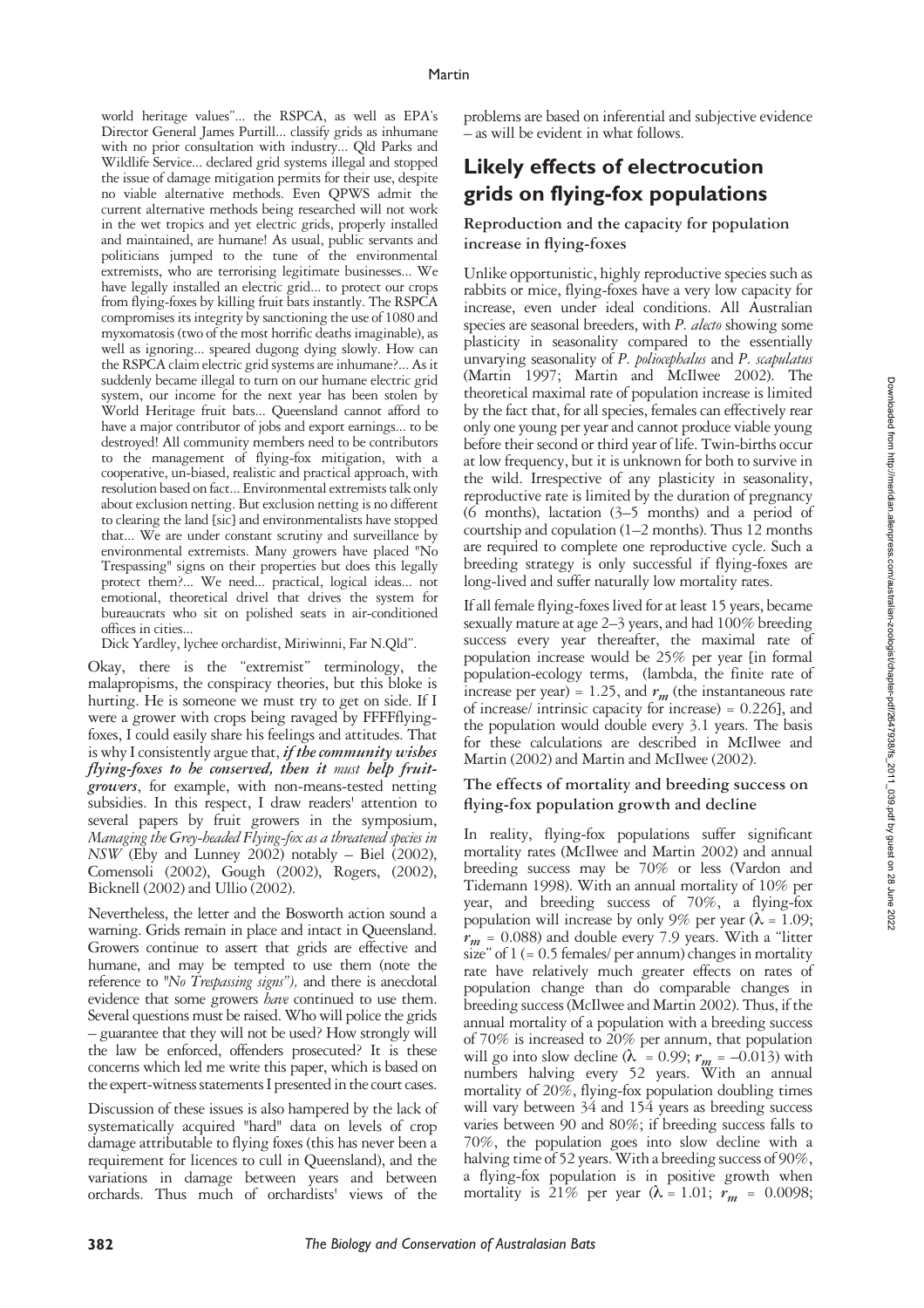doubling time 71 years) and in negative growth when mortality is 22% ( $\lambda$  = 0.999;  $r_m$  = -0.001; halving time 693 years).

Thus, when some 20% of a flying-fox population die each year and 80–90% of females successfully rear young, the population size changes only slowly and, in the longer term, will fluctuate around some average value, effectively remaining at approximately the same size. It is presumed that this was the situation for Australian flying-fox populations before European settlement, and that population parameters of the order of 20% annual mortality/ 80–90% breeding success were in operation and, in the long term, were the parameters that were involved as the animals evolved to adapt to the Australian environment.

Increasing annual mortality to 25–30% leads to population decline, irrespective of females' breeding success. Thus, with 90% breeding success, annual mortalities of 25% and 30% lead to population halving in 20 and 7.5 years respectively. If breeding success rates are lower than 90%, population halving times are correspondingly shorter. Such trends are illustrated in McIlwee and Martin (2002). The mortality imposed on flying-fox populations by orchard electrocution-grids simply adds to the "natural" mortality. Thus a population in approximate steady-state, with a "natural" mortality of 20%, will be put into rapid decline by an additional 10% mortality imposed by an electrocution grid.

Clearly, the overall effect of any grid-induced mortality on a flying-fox population will be inversely proportional to the size of that population. The Bosworth case dealt specifically with a relatively well defined population of *P. conspicillatus* in the Wet Tropics World Heritage Area. The Rockhampton case dealt with a permit to electrocute *P. alecto* and *P. scapulatus*, and one opposition witness made assertions that were either incorrect or highly debatable.

Thus, it was stated that, "The reproductive biology of the Black Flying-fox is such that it has the potential to increase its population by up to 40% annually (see Vardon and Tidemann 1998; 2000)" and elsewhere, "can increase numbers at a substantial rate...". Vardon and Tidemann (2000) state that, for *P. alecto*, "the maximum reproductive potential of the species... is likely to be around 0.4 as calculated for *P. giganteus* (Dolbeer et al. 1988)", and that, "Dolbeer et al. (1988) calculated that *P. giganteus* had a maximum (or intrinsic) rate of growth of 0.40. Simply put, this means that populations of this species can theoretically increase in size by 40% each year".

Vardon and Tidemann (2000) appear to have confused the instantaneous rate of increase  $(r_m)$  with the finite rate of increase  $(\lambda)$ , since an  $r_m$  of 0.4 would lead to a population doubling time of  $1.73$  years, which is a nonsense. Dolbeer *et al.*'s (1988) description of reproduction in the Maldive *P. giganteus* agrees with that of Marshall (1948) for the mainland population. While Dolbeer *et al.* (1988) do list an  $r_m$  of 0.4, it appears that their calculations, which are not detailed, involve an arithmetical error of 2. Marshall (1948) sampled *P. giganteus* monthly from the wild over three years. He described the breeding season as "sharply defined", noting that all conceptions occurred in December/ January, and parturition "in late May and perhaps early June". He stated that, "The gestation period is thus about six months, and the number of young was invariably one". This equates to the annual cycle of reproduction in Australian *Pteropus* species*.*

*P. alecto* and *P. scapulatus* extend over a large range and it is apparent that both species remain in "large" numbers. However, there are no scientific estimates of population size that would justify a Rockhampton witness's statement that, "there are very likely to be more than a million individuals of each of the two species". In the USA, the Passenger Pigeon was present in "large numbers" only shortly before the species became extinct.

While there may be no "hard" evidence that *P. alecto* and *P.scapulatus* populations are in decline, on balance, it is likely that they are. Neither species has any greater or more rapid reproductive potential than *P. poliocephalus* and *P. conspicillatus* (Martin and McIlwee 2002; McIlwee and Martin 2002) – both of which have been declared to be vulnerable on the basis of scientific evidence of population decline. Over much of their range, *P. alecto* and *P. scapulatus* are subject to the same pressures that contribute to the decline of *P. poliocephalus* and *P. conspicillatus* populations, *viz.* habitat destruction, loss of natural food sources, disturbance and destruction of roost sites and orchard culling by shooting, poisoning and electrocution.

A Rockhampton witness argued that, since the range of *P. alecto* has extended southwards in recent decades, its overall population must be increasing. However, the home-range of flying-foxes can extend over many hundreds of kilometres, and expansion of range does not necessarily mean expansion of numbers, or be dependent on such. Thus the expansion of *P. alecto* into areas previously occupied exclusively by *P. poliocephalus* may reflect no more than occupation of sites vacated as the *P. poliocephalus* population contracts, with gradual southern movement of *P. alecto* from northern "source" populations. The spatial expansion may well reflect better exploitation of available resources by *P. alecto*, but does not require it to possess any reproductive advantage over *P. poliocephalus*.

The effects of culling depend on the size of the population being culled. In the absence of any meaningful estimate of *P. alecto* and *P. scapulatus* population sizes, one cannot define the actual effect of any given level of killing by electrocution grids. However, by using realistic estimates of likely natural mortality and breeding success, one may work "back" from known or likely cull rates to calculate the size of population that would be put into decline by such culling. For example, if a flying-fox population was close to stable, then the annual "natural" mortality would be about 20%. If the annual electrocution cull was 30,000, and 50% of those were females, that would add 10% mortality to an existing 20% mortality of a population of 150,000 females, and produce a population-halving every 5.4–7.4 years, depending on breeding success. Including males in the equation, the total population put into such decline would be 300,000. If the proportion of females in the cull was greater than 50%, or the "natural" mortality greater than 20%, the population affected would decline at an even faster rate.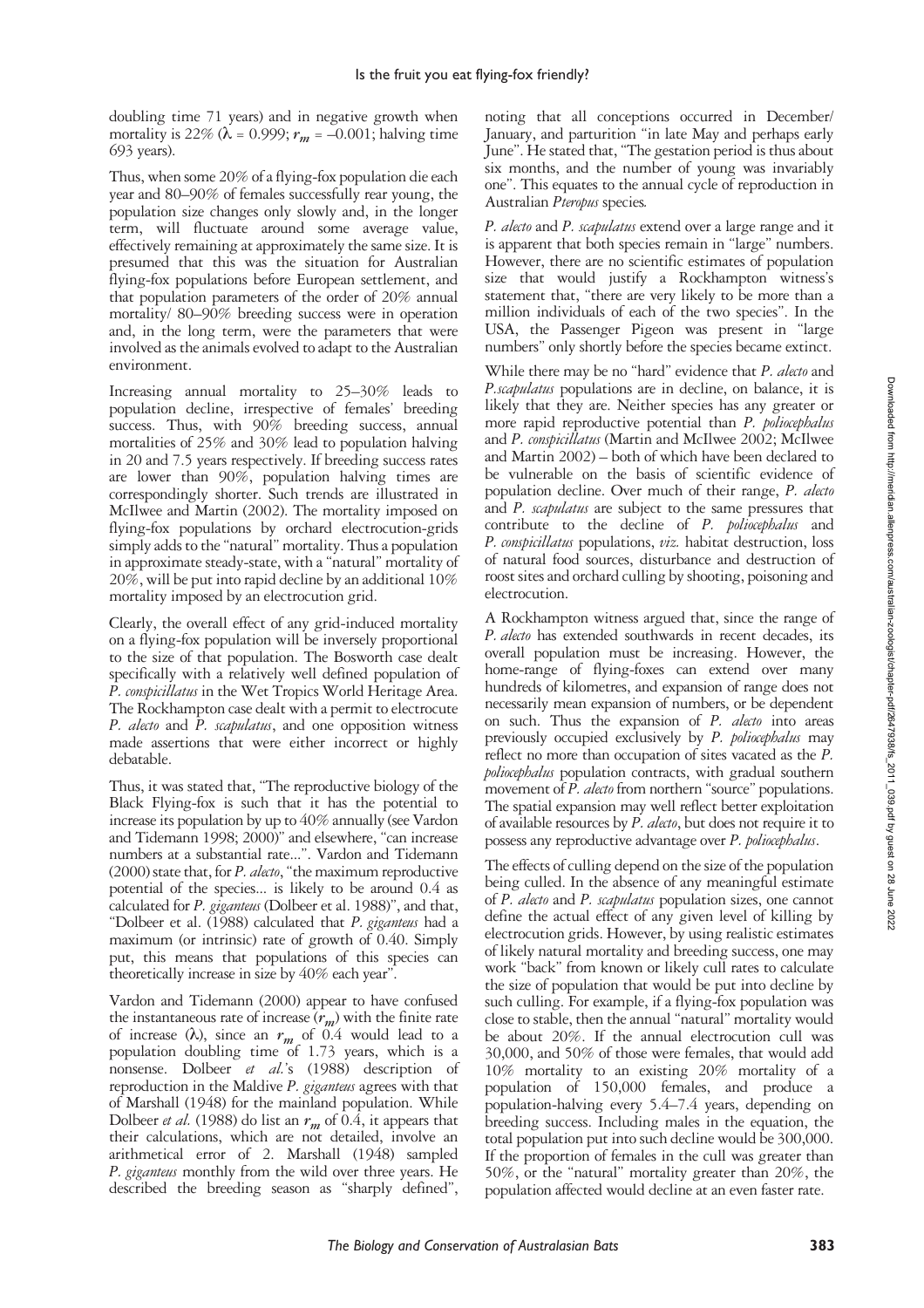Clearly, killing 75 *P. alecto*, as requested by the Appellants in the Rockhampton case, even year after year, would have negligible effect. However, the effects of this one grid cannot be taken in isolation. Consider the situation that may exist in Queensland. I understand that in 2001 there were five grids in the Rockhampton area, and a possible 150 in Queensland. While damage mitigation permits may be issued for small numbers of animals for each grid, as requested in the Rockhampton case, there is no guarantee that the numbers *actually* killed will fall within that limit and may well be many times the permitted number. For example, in the Bosworth case, the grower was granted a permit for 500 *P. conspicillatus*, yet the number killed over four nights was 1,510, and the total killed over an eight week electrocution period was calculated at 21,000 – 23,000 (McIlwee and Martin 2002).

Suppose that each grid operator receives permission to kill 100 bats (not an unreasonable number?} and 150 grids kill only their permitted quota, that totals 15,000 bats of which approximately 50% (7,500) are females. If those females constitute 10% of a population of females with a "natural" mortality of 20%, then the size of population shifted from steady-state into rapid decline would be 75,000. If the average actual kill is more than that permitted, the size of the female population put into rapid decline goes up accordingly:- 150,000, 300,000 and 600,000, if growers exceed their quota by 2-, 4- and 8-fold respectively. If the male:female ratio is 1:1 then the size of populations put into decline by orchard electrocutions are respectively 300,000, 600,000 and 1,200,000.

### **Implications of the mobility and large home range of flying-foxes**

Flying-foxes can move many kilometres to food sources; Pierson and Rainey (1992) emphasise that, "Foraging areas are almost always separated from roosting areas. On large land masses, animals may travel 40–60km". Indeed they may do so every night. Thus, bats attacking a given orchard cannot be regarded as an isolated population. Indeed, Tidemann (2000) arguing that electrocution of *P. conspicillatus* in a lychee orchard would not have significant adverse effects, stated that,

In any event, a localised reduction in numbers of spectacled flying-foxes is likely to be counterbalanced by individuals flying in from elsewhere... satellite tracking studies of greyheaded flying-foxes... have revealed one individual that flew 500 kilometres in less than a week. It is not known if spectacled flying-foxes have a comparable capacity for longdistance flight, but it is known that they are highly mobile animals.

If there is a good food source, flying-foxes may move from distant roost sites to ones closer to that food source. If the bats in the latter are being killed, bats from more distant areas will move in to replace those that are killed. The ecological term for such movement into a cull site is "sourcesink dispersal" (Pulliam 1996); the site of culling is the "sink" into which animals move from surrounding "source" areas. To a grower killing the animals, there will be a *perception* of "millions" of animals – a never-ending supply – and the *misconception* that the bats breed like rats and mice.

Thus, any orchard culling of a perceived "local" population will not only fail to stop the problem damage,

but will simply drag animals in from far afield. In describing this, the image of a pteropucidal "black hole" and its irresistible gravitational force sweeping everything into its maw is a not unreasonable metaphor. Culling produces a local vacancy, bats move into it from further afield, and are killed, so producing a local vacancy which... Thus, localised culling can effect a flying-fox population over its whole range. On these bases, I consider that continuing flying-fox culling by orchard electrocution grids is not sustainable, and is likely to cause population declines of a magnitude as to put the species at risk.

## **Efficacy of electrocution grids in protecting fruit crops from flyingfox damage**

One must question the effectiveness of orchard electrocution grids in preventing crop losses, as opposed to their "effectiveness" in "controlling" (culling) flyingfox populations. If the grids are *not* very effective in protecting fruit crops, and if there is a wholly effective non-lethal, albeit expensive, method of protection available, then clearly, conservation and prevention of cruelty to flying-foxes outweigh use of grids.

#### **Evidence that electrocution grids are relatively ineffective in protecting fruit**

The affidavit from the respondent in the Bosworth case states,

Since 1986 I have... maintained electric fences... There are now... 14 erected electric fences... and consist of 20 verticle [sic] wires from 4.4 metres to 9 metres in height. The total length of fences is 6.4km... The fences are operated during the harvesting season only. In the current year... from 2 November 2000 until the end of the harvest... This amounts to less than eight weeks operation... about my average use... On average the orchard yields approximately 250 tonne... per year. The actual yield... fluctuates between nil and 450 tonne... To date [12 December 2000] we have harvested between 75% and 80%... The financial break even point... this year will be... the sale of approximately 100 tonne of fruit... I am expecting a harvest of only 70 – 75 tonne... **The low harvest... is mostly due to... flying-fox raids. I estimate the loss of fruit this year attributable to the flying-fox raids to be in the vicinity of 100 to 120 tonne**" [my emphases].

So, despite use of grids from November 2 onwards, there were crop losses of "100–120 tonne" attributed to flyingfoxes. This loss indicates that, despite use of the grids, large numbers of flying-foxes continued to enter the orchard and feed even though the grids were on and killing many bats. This was corroborated by counts of freshly dead bats made in this orchard. Four once-nightly counts of newly-killed bats (made over a two week period) were:  $409, 499, 305$  and 297, giving a mean  $\pm$  standard deviation of  $378 \pm 96$  bats per night, and 95% confidence limits of 226–530 (ie., 95% probability that the mean lies within these limits). It is noteworthy that the grid had operated for some weeks before the first counts were made and a large number of bats were still being killed two weeks after the first counts were made, indicating that the grid had had *no measurable deterrent effect* on the spectacled flying-fox population attracted to this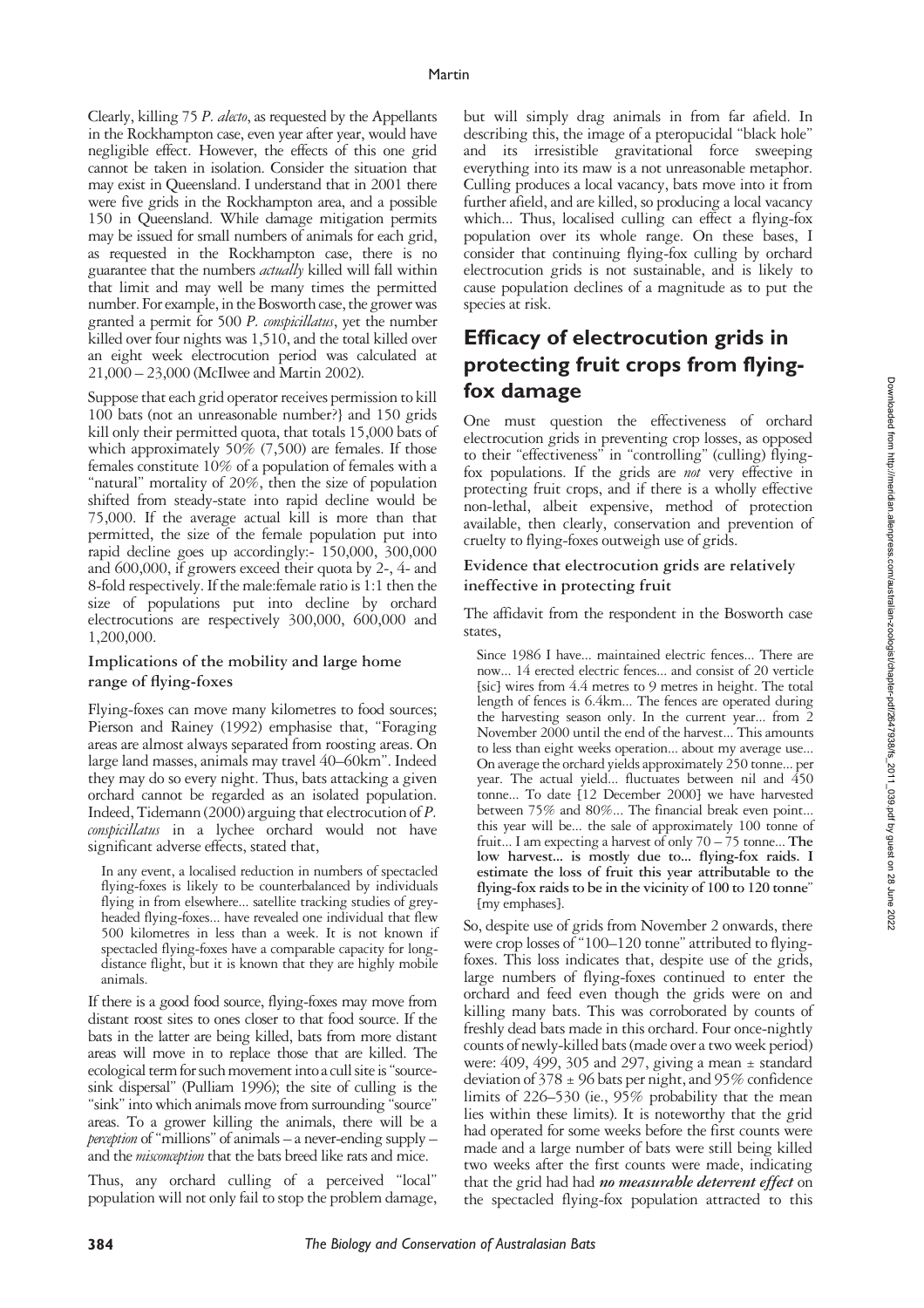orchard. Furthermore, these numbers counteract the theory that "selective" killing of hypothetical "scouts" reduces flying-fox incursions into the orchard. Full details of the counts and of the way in which they were made are to be found online in paragraphs 21–29 of Booth v Bosworth [2001] FCA 1453 (17 October 2001).

It is apparent from the Appellants' evidence in the Rockhampton case that significant crop losses regularly occurred despite use of grids. For example, they describe,

The damage suffered by the Appellants to their crops each year from flying-fox invasions", and refer to, "having identified in their permit application a monetary loss of up to \$10,000 and in previous applications losses of up to \$40,000".

These statements indicate that large numbers of bats were involved, and make one query the likely effectiveness of killing 75 *P alecto* (the requested number) over a period of 92 days – less than one presumed-scout per night.

Having on many occasions observed flying-foxes approaching food trees in suburbs close to the Indooroopilly (Brisbane, QLD) flying-fox camp, and noting the precision with which individuals approach chosen food trees, I am not surprised that electrocution grids are ineffective. Indeed, to anyone familiar with the aerial and sensory abilities of flying-foxes it is the geometry and spacing of electrocution grid-lines that is the most damning aspect regarding their supposed protective efficiency. How many of us may have envisaged grids as *enclosing* an orchard like exclusion netting. They do not. The 6.4km North Queensland electrocution grid comprises 14 vertical arrays of parallel horizontal wires *spaced ~100 metres apart!*

The Rockhampton Appellants operated a *single* 9.3 metre-high electrocution grid-line, of the type described above,

... approximately 200 metres long **in a straight line through the middle of** ... a lychee orchard with the dimensions of approximately 300 metres long and 80 metres wide.". They stated that, "Since 1994 we have spent approximately \$9,100 on protective netting to drape over the lychee trees... The nets offer reasonable protection from attacks by small numbers of flying-foxes, but are unsatisfactory for an attack by a large number of flying-foxes. The reasons for this is that the lychee fruit hang on the exterior of the canopy of the tree and as the net sits immediately over the tree, flying-foxes **and rainbow lorikeets** can simply land on the tree and attack/eat the fruit through the net" [my emphases].

One must ask, given the behaviour of flying-foxes in relation to trees under nets, how a *single* grid line in the middle of an orchard could protect the surrounding trees or deter flying-foxes from them or how grid-lines spaced 100 metres apart protect the trees in between? Is the primary purpose of the grids to protect the crops or simply to cull flying-foxes*?*

### **What contribution do birds make to damage attributed to flying-foxes?**

In the Bosworth case, the respondent stated that, "The low harvest ... is mostly due to ... flying-fox raids" implying that other significant loss-making factors were involved. Were there significant losses from birds? The respondent had also applied for a permit to kill Rainbow Lorikeets, as had the Appellants in the Rockhampton case. Despite its title, *To Net or Not to Net? Flying Fox Control in Orchards Through Netting Protection* (Rigden *et al*. 2000) repeatedly refers to crop losses caused by birds, frequently as "Bird and flying-fox...". On page 11 it states that, "Damage by birds often exceeds that from flyingfoxes". On page 34, referring to a North Queensland Lychee orchard, it states that, "Prior to netting 70% losses to parrots were incurred". The publication also describes the complete effectiveness of properly erected exclusion netting in preventing bird and flying-fox damage, as against the partial effectiveness of electrocution grids and the ineffectiveness of drape netting – all statements being based on data and opinions from fruit-growers!

After reviewing this material, I do not see how lychee growers, given the nature of their crop and size of the trees, discriminate between damage caused by birds and that caused by flying-foxes – or how they quantify each type of damage. I conclude that grids are not effective in preventing crop losses from flying-foxes and that significant crop loss is caused by birds. It also seems likely that damage caused by birds is attributed to flying-foxes. Exclusion netting is accepted as 100% effective in preventing crop losses from both birds and flying-foxes.

### **Do electrocution grids preferentially kill flyingfox "scouts"?**

It is often asserted that grids protect fruit because they selectively kill "the scouts"  $-$  a hypothetical category of animals that allegedly guide the main body of "ordinary" bats to the orchard, and without which, said ordinary bats would not find the orchard. Culling of scouts is believed to have the benefit of reducing the total cull. Thus, p.46 of Rigden *et al*. (2000), relating to a North Queensland rambutan grower reads,

The grids are switched on as soon as the fruit starts to colour up about 8 weeks before picking, this policy ensures that any scouts entering the orchard are culled. Culling the scouts ensures that other flying-foxes are not led to the orchard, thus the total cull of flying-foxes is reduced. If grids are switched on too late 50% losses can occur, when the system is used to its optimum effect losses are reduced to 2%.

To my knowledge, there is no scientific evidence for a specific category of scouts. Unfortunately, a perennial problem in evaluating efficacy of anti-flying-fox fruitprotection systems is the year-to-year variability in the pressure on flying-foxes to attack fruit crops. See, for example, the papers by fruit growers in Eby and Lunney (2002) cited previously. It is accepted that "bad" flyingfox years for growers are associated with failure of the animals' natural food resources. Thus a grower may switch a grid on early in a "good" year, when relatively few flying-foxes are driven into orchards, and late in a "bad" year, and attribute the apparent success of early switch-on to selective killing of scouts.

While flying-foxes lack the sophisticated sonar used by micro-bats to navigate and catch prey, they have large eyes and good night vision, excellent hearing and sense of smell. They are highly intelligent, inquisitive creatures capable of accurate long-distance navigation and of remembering specific locations. Radio-tracking research (Eby 1991 and 1996) has demonstrated that individual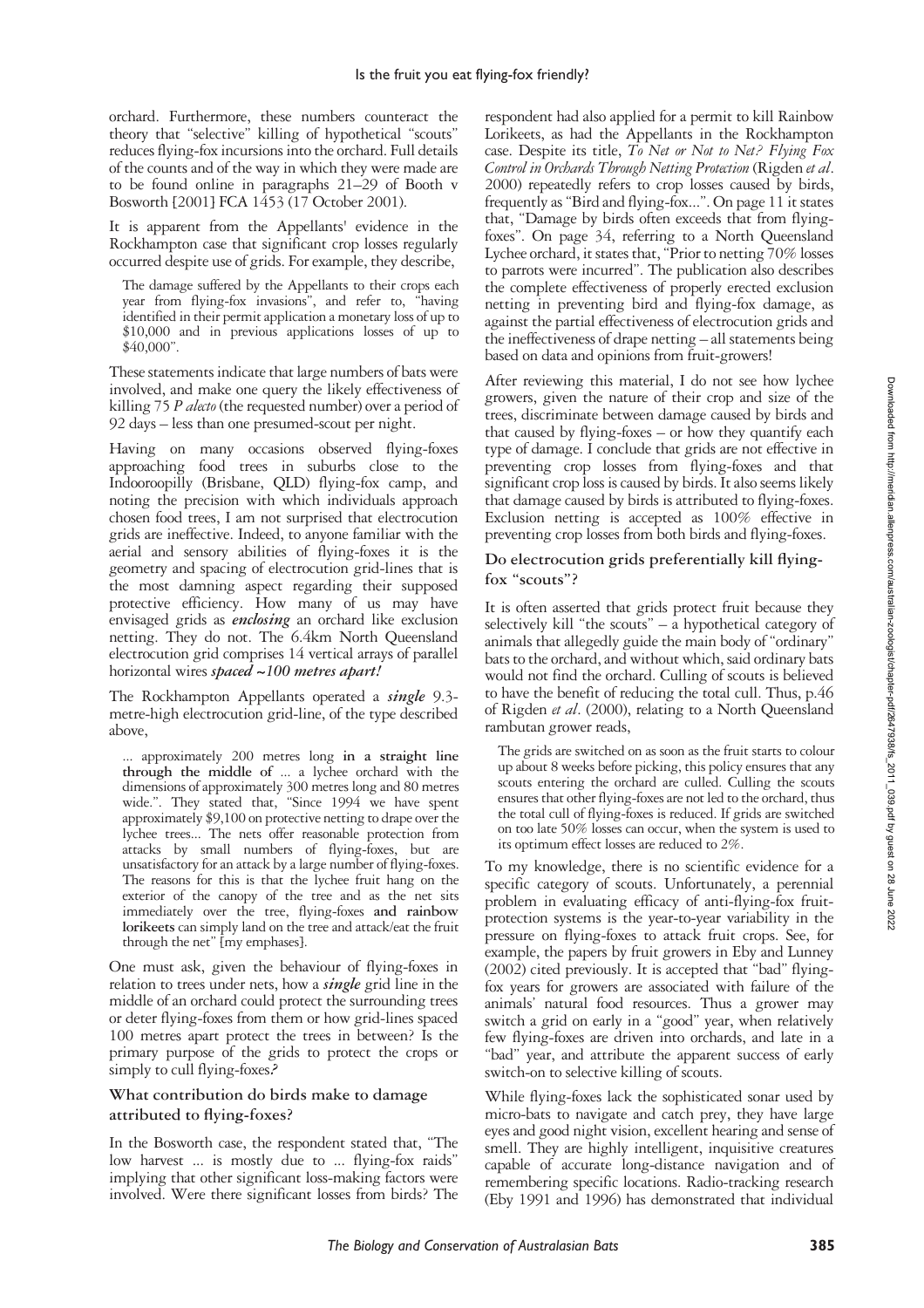flying-foxes can return precisely to specific locations, after long periods of time, and over long distances. In other words, flying-foxes have an excellent spatial sense and spatial memory – maps-in-the-mind, as it were. Eby's research gives no support to the theory that specific "scouts" lead other bats into orchards. On the contrary it indicates that all flying-foxes are individually capable of locating their own food sources. Other radio-tracking studies described at this Symposium demonstrated how individuals from the Sydney Botanic Gardens colony would each fly to its own specific tree over several nights (N. Burton, unpublished data, Univ. Sydney). This is entirely consistent with my own numerous observations of animals flying out from the Indooroopilly colony – widely dispersed across the sky, the flight lines radiating out in all directions, with animals at widely differing heights – the highest apparently purposefully continuing off into the distance, the lower ones, slower, peeling off, circling and descending with great precision into local trees to feed. Frequently an individual would appear in the one patch of blossom each night at roughly the same time. Clearly, individual flying-foxes will vary in their navigational and food-finding abilities and presumably older and more experience animals will be more competent, and inexperienced animals may well follow them. Thus these data and observations do not exclude the possibility of *some* knowledge sharing, or of *some* leadership, but indicate that orchard attacks are not *dependent* on the hypothetical "scouts", as many fruitgrowers seem to believe. I conclude that, from the available evidence, including the counts of electrocuted flying-foxes cited above, the hypothesis of "scouts" is not supported, and that any method of killing flying-foxes in or around orchards, whether by shooting or electrocution – will not be an effective deterrent (dead bats don't learn!) and will also be indiscriminate in killing old and young, male and female, pregnant and nursing females alike.

### **Do electrocution grids kill flyingfoxes "instantly" and humanely?**

In what follows, I use the term "electrocution" (literally "the putting to death by means of a powerful electric current") to describe a situation where a substantial electric current flows through the body tissues of a flyingfox as a result of the animal's contact with an electrifiedcable or wire. In considering whether electrocution of flying-foxes by orchard grids constitutes cruelty or aggravated cruelty, I review: the biology and reproductive biology of flying-foxes; the nature and perception of pain; the physiological effects of electrocution and its nonacceptability to the *American Veterinary Medical Association Panel on Euthanasia* (AVMAP) as a method of euthanasia of small mammals; the manner of electrocution of flyingfoxes on domestic power lines; injuries and survival of flying-foxes electrocuted on domestic power lines; observations on the electrocution of flying-foxes on a purpose-built electrocution grid in a North Queensland lychee orchard; deaths of neonatal and infant flying-foxes resulting from electrocution of mothers.

### **Some aspects of the biology and anatomy of flying-foxes**

The wing-membrane of the flying-fox is a thin doublesided layer of skin which stretches from the side of the body to the arm and "hand", the extended fingers of which support the outermost extension of the wingmembrane. The wing span of adult *P. poliocephalus, P. alecto* and *P. conspicillatus*; (adult body weights  $\sim 1$  kg) is over a metre, that of *P. scapulatus* (adult body weight ~ 700g) something under.

The wing membrane serves for control of body temperature as well as flight, and is richly supplied with blood-vessels, muscles, sense organs, motor and sensory nerves. In flight, the angle of attack, extension and curvature of the wing is under fine neuro-motor control, and there is a generous representation of the forelimb in the sensory and motor cortex of the brain, in the same way as there is of the hand in humans (Calford *et al*. 1985; Wise *et al*. 1986). Flying-foxes possess a large thumb which effectively serves as a "hand" when the wing is folded away, being used for reaching, grasping, grooming, aggression and locomotion. Posteriorly, the wing membrane extends to the hind limb. This too has a generous representation in the sensory and motor cortex of the brain (Calford *et al*. 1985; Wise *et al*. 1986), again reflecting its operation in a variety of functions including grasping, grooming and locomotion. When a flying-fox "lands" in a tree it purposefully hooks on by its hindclaws, folds its wings, then reaches out with a thumb claw. When a flying-fox collides with an electrified cable or wire it tends to reflexively grasp with hind and thumb claws. Thus, many "electrocution" injuries to flying-foxes, arising from collision with electrified cable or wires, involve the limbs and intervening wing-membrane.

In captivity, flying-foxes are responsive to, and interact well, with humans. They exhibit a remarkably adaptive behaviour, and substantial capacity for learning – recognition and remembering. They are gregarious creatures with complex patterns of social behaviour. Because their brain visual pathway resembles that otherwise only found in primates, Pettigrew *et al.* (1985) suggested that flying-foxes were primates, and evolved separately from the micro-bats. This theory remains controversial. Nevertheless, the complexity of flying-fox behaviour is comparable to that of many primates and, other than primates, no mammalian group has the range of vocalisations exhibited by flying-foxes. I mention these behavioural aspects to emphasise the likely capacity of these animals to feel pain, much as we do.

### **On the nature and perception of pain**

Pain is the word given to the conscious sensation experienced by humans when body tissues are stimulated by a noxious factor, ie. damaged in some way. Damage can be caused by external factors – mechanical, chemical, thermal, electrical, or by internal factors – ischaemia, inflammation, pressure, distension. All readers of this paper will have experienced pain in some form or other: the intense lingering pain of a sharp blow to the shin; the sharp pain of a cut or needle-prick; the intense pain of an abdominal "stitch"; the different intense pain of extremely cold fingers; the agonising pain of intense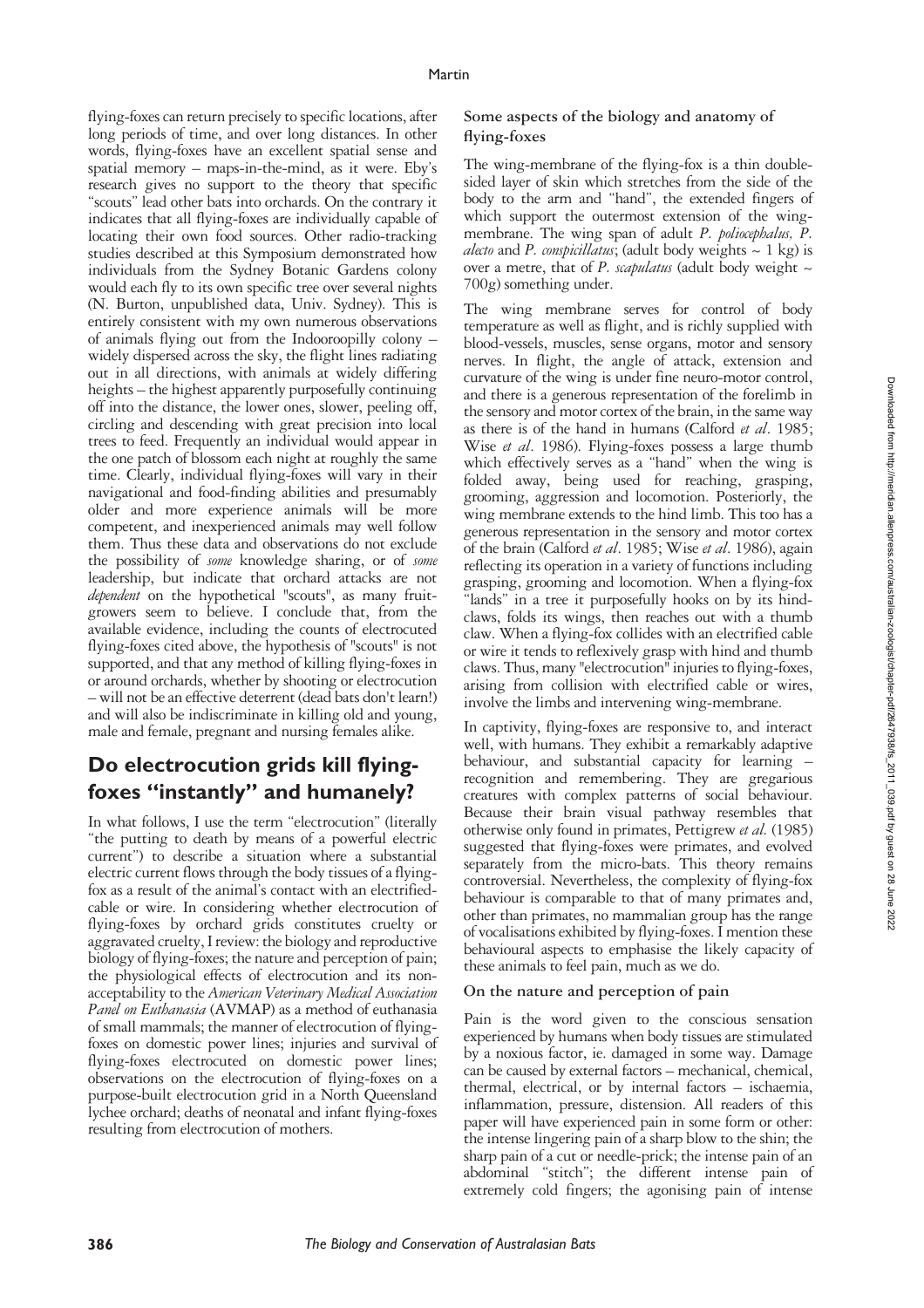muscle cramp; the agonising pain which accompanies every breath in pleurisy; the nauseating disorienting pain of a bad headache; the pain of a twisted joint, of a broken limb; the dull, emotionally upsetting, continuing ache of bone pain; the continuing unrelenting pain of arthritis; the shocking pain of an electric current; the intense, continuing, and upsetting pain of even quite small burns or scalds.

In speaking of a "good" death, we have in our minds' eye a death without pain. None of us wish for the prolonged, unrelenting deep pain suffered by some cancer patients, pain that despite palliative care and modern analgesics (pain-killers) can cause patients to call on God to end their misery. I make this point in relation to what I describe below – namely, flying-foxes carrying gross electricalburn injuries to wings and limbs, even electro-cauterised amputations, resulting from their contact with electrified wires, and surviving for hours, even days, without any palliative treatment.

Here are words that we humans associate with pain: discomforting, distressing, suffering, hurt, anguish, agony, torment, excruciating, torture, hell, and so forth. In relation to the cruelty of electrocution and electrocutive burns, one may note that: humans envisage(d) the ultimate fate of wrong-doers to be the eternal fires of hell; witches and heretics were put to death by fire; mediaeval torture frequently involved fire; modern torture often (allegedly) involves burns and electric shocks. I emphasise this because so many injuries suffered by flying-foxes are burns, albeit produced electrically.

### **The physiology of pain perception**

In the normal individual, the sense of pain has adaptive value, in that it warns that tissue damage is occurring. In being conscious of the pain, the individual recognises the circumstance of the damage, and learns to avoid those circumstances. In describing pain in physiological terms, the 1993 *Report of the American Veterinary Medical Association Panel on Euthanasia* (AVMAP; Andrews, *et al*., 1993) emphasises that an animal must be conscious to experience pain, and lists the typical responses of an animal to pain.

For pain to be experienced, the cerebral cortex and subcortical structures must be functional. An unconscious animal cannot experience pain because the cerebral cortex is not functioning. If the cerebral cortex is non-functional because of hypoxia, depression by drugs, electric shock, or concussion, pain is not experienced...

Behavioral and physiologic responses to noxious stimuli include distress vocalization, struggling, attempts to escape, defensive or redirected aggression, salivation, urination, defecation, evacuation of anal sacs, pupillary dilatation, tachycardia, sweating, and reflex skeletal muscle contractions causing shivering, tremors, or other muscular spasms....

In other words, application of a painful stimulus to a conscious individual elicits a suite of responses, ranging from immediate (unconscious spinal) reflex-withdrawal of the body-part from the source of the stimulus, to central-nervous-system-mediated and autonomiccentral-nervous-system-mediated nervous-system-mediated effects on hormone secretion, blood pressure, heart rate etc., and behaviour – distress calls, fearful behaviour, urination, release of certain odours or pheromones and so forth.

Humans routinely euthanase injured animals to "put them out of their misery" and many humans believe intuitively that "animals feel pain like us". However, it is unlikely that it will ever be possible to "prove" that nonhuman mammals perceive pain in *exactly* the same qualitative way as humans, or to the same level of intensity. Nevertheless, a large body of objectively verifiable knowledge supports the view that all mammals perceive pain in essentially the same way. Thus, the chemical and cellular (neuronal) basis of pain generation and perception is essentially the same in all mammals, and specific noxious stimuli elicit the same suite of measurable physiologic and behavioural responses in a wide variety of species. It also seems that for "pain" to be of adaptive value it is essential that it be a *consciously* perceived sensation. Only thus can an individual animal recognise and remember the circumstances of the pain, and take the appropriate action to avoid them in the future. Thus, the accepted scientific view is that *all* mammals perceive pain in essentially the same way and to the same degree as humans. The National Health and Medical Research Council's guidelines for experiments on animals are predicated on this view, as is the AVMAP report on animal euthanasia, and, for example, the *NSW Prevention of Cruelty to Animals Act.*

### **Physiological effects of electrocution; its nonacceptability as a method of euthanasia**

In evaluating methods of euthanasia, the AVMAP used several criteria including: ability to induce loss of consciousness, and death, without causing pain, distress, anxiety, or apprehension; time required to induce unconsciousness. In relation to electrocution, the AVMAP states that:

Electrocution, using alternating current, as a form of euthanasia... induces death by cardiac fibrillation, which causes cerebral hypoxia... **However, animals do not lose consciousness for 10 to 30 seconds or more after onset of cardiac fibrillation**...

It is imperative that animals be unconscious before being electrocuted. Therefore, euthanasia by electrocution must be a two-step procedure. First, an animal must be rendered unconscious by any acceptable means, including electrical stunning. If electrical stunning is used, the electrical current must pass through the brain... Electrocution... may not result in death in small animals (< 5 kg) because ventricular fibrillation and circulatory collapse do not always persist after cessation of current flow...

Electrical stunning and euthanasia by electrocution require special skills and equipment that will assure passage of sufficient current through the brain to induce unconsciousness followed by electrically induced cardiac fibrillation... Techniques that apply electric current from head to tail or head to foot are unacceptable...

Experiments... have shown the necessity of directing the electrical current through the brain in order to induce rapid loss of consciousness... when electricity passes only between fore- and hindlimbs or neck and feet, it causes the heart to fibrillate but does not induce sudden unconsciousness... For electrical stunning... an apparatus that applies electrodes to opposite sides of the head, or in another way directs electrical current immediately through the brain, is necessary to induce rapid unconsciousness.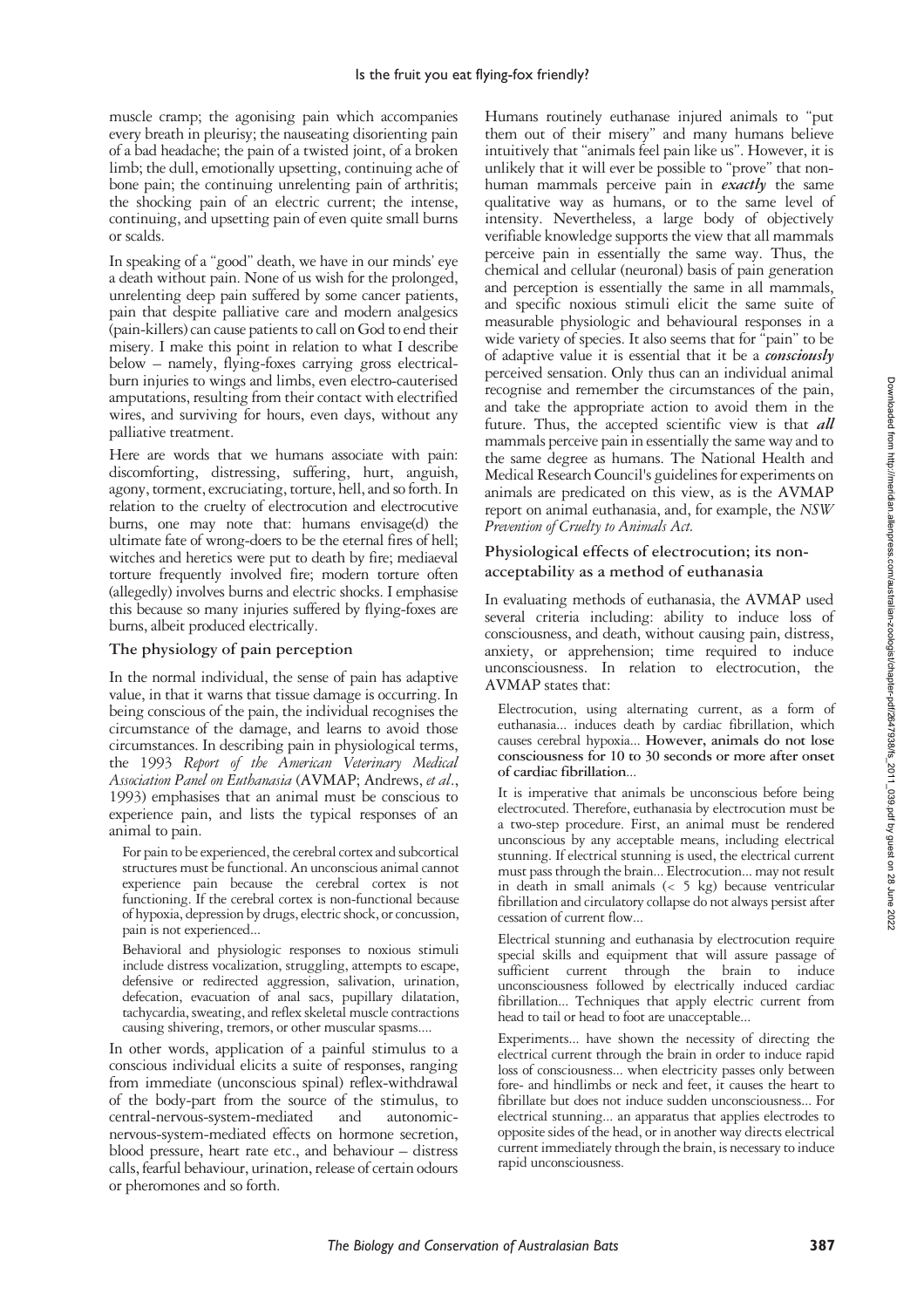The AVMAP does not explicitly mention the pain caused by passage of an electric current through the body, or raise the issue of burns to body tissues, where an electric current enters or leaves the body. Presumably this is because the apparatus used for electrocutive euthanasia distributes the current over wide areas at the entry and exit points, so obviating tissue damage.

In contrast, the current flow at the points of contact between the living tissues of a flying-fox and the 1.6 mm diameter wire typically used in orchard electrocution grids is of an intensity that may be likened to that at the tip of an electric-arc welding rod. Certainly the wounds found on flying-foxes electrocuted on the substantiallylarger-diameter 240v and 415v domestic electric powersupply cables are consistent with this, comprising as they do deep burns, even to the bone, on the fore-arms, thumbs and hind-limbs (sometimes the hind-claws are fused together); large areas of wing-membrane burnt away with much of that remaining crisped, brittle and crumbling. Some animals with such wounds are found near power-lines – still alive. They are always euthanased as soon as possible.

### **The likely manner of electrocution of flyingfoxes on orchard electrocution grids**

Rigden *et al*. (2000) describe electrocution-grids as

... a grid of alternating live and earth wires... carry a high voltage current of 550 volts which kills any flying-foxes that fly into them", and states that, "the grid system because it is invariably fatal is more humane way of culling flying-foxes in the orchard than shooting".

In what follows it will be evident that such grids are not "instantly fatal", nor are they "invariably fatal", and that a significant proportion of adult animals will survive the electrical trauma for some time, albeit severely injured and in pain. A large proportion of neonatal young suckling on lactating females that are electrocuted will also survive, albeit with electrical burns to the mouth and throat. How *do* growers deal with surviving adults and neonates when "clearing the grids" each morning?

It is apparent that the AVMAP does not consider electrocution acceptable unless an animal is already unconscious, and that electro-stunning requires the current to be directed immediately through the brain. The size and shape of flying-foxes, the manner in which they fly, and the arrangement of the conducting wires in orchard electrocution grids makes it impossible to fulfil the conditions specified by the AVMAP. Typically, a purpose-built electrocution grid comprises a vertical series of 15–20 parallel wires running horizontally and spaced 25–30 cm apart (Rigden et al., 2000). The wingspan of an adult flying-fox is about 1 metre; the skull, at its broadest is about 5 cm across. It is thus physically impossible for a flying-fox colliding with the wires of a grid to be stunned by the electric current in a manner equivalent to that specified by the AVMAP, namely via, "an apparatus that applies electrodes to opposite sides of the head... directs electrical current immediately through the brain".

Consider the various geometries of collision: a flying-fox may be flying with wings in a horizontal plane, parallel to the line of wires, or at an angle to them; in either case the

animal may be flying horizontally, descending or ascending. These different geometries will not make a vast difference to the most likely double contacts required to produce current flow through the animal. In the following, "*to*" delineates the primary path of the current flow:

- wing to wing (the wings' fingers, thumbs or membranes may be involved);
- hind-limb (claws or attached wing membrane may be involved) to wing on the same side (as above)
- hind-limb (as above) to wing on the opposite side (as above)
- hind-limb (as above) to head or neck; wing (as above) to head or neck.

All of the above correspond to the *unacceptable* routes listed by the *AVMAP*. Given the anatomy of the flyingfox wing, and particularly the broad band of wingmembrane that connects hind-limb to fore-limb structures, it is unlikely that any of the contacts listed above would cause cardiac fibrillation. Moreover, since adult flying-foxes weigh about 1kg, it is likely that "ventricular fibrillation and circulatory collapse" would not "persist after cessation of current flow".

Given the weight and shape of flying-foxes, physical contact between their tissues and the grid is likely to be physically weak and electrical contact easily broken. Thus, an animal could receive repeated transient, but painfully burning, shocks for relatively long periods – no individual shock being capable of inducing cardiac fibrillation, let alone cerebral anoxia and unconsciousness. Many flying-foxes, making the electrical contacts listed above, will be conscious and in severe pain, and either struggling, or undergoing reflex, or electrically-induced spastic movements for some time before they die. Such movement and spasms may throw them from the wires, severely injured and in pain, but alive. A video-recording accepted as evidence in the Federal Court case shows a moribund, but living bat, on the ground under the grid. This animal had clearly been there for some considerable time – almost certainly more than a day, and was feebly moving its head, ears and thumb claw. The same videorecording shows an adult bat flapping and screaming on the grid for 8 seconds before breaking free and flying to the ground.

#### **Neonatal flying-foxes: deaths and injuries resulting from electrocution of mothers**

For the first few weeks of life, neonatal flying-foxes are carried by the mother. They grip firmly to the mother's abdominal skin by well-developed horny hind-claws, and to one or other of the axillary nipples by strongly recurved milk teeth (Martin 1998). In this position they are unlikely to receive a major electric current flow resulting in cardiac fibrillation and death. It is also likely that, as neonates, they are more resistant to anoxia than adults. Be that as it may, flying-fox carers have observed that, while a significant but relatively small proportion of adult flying-foxes survive "electrocution", in the sense of remaining alive for hours or days afterwards, the majority of suckling young found on dead, electrocuted mothers (on or below power lines) *are* alive. Furthermore, most are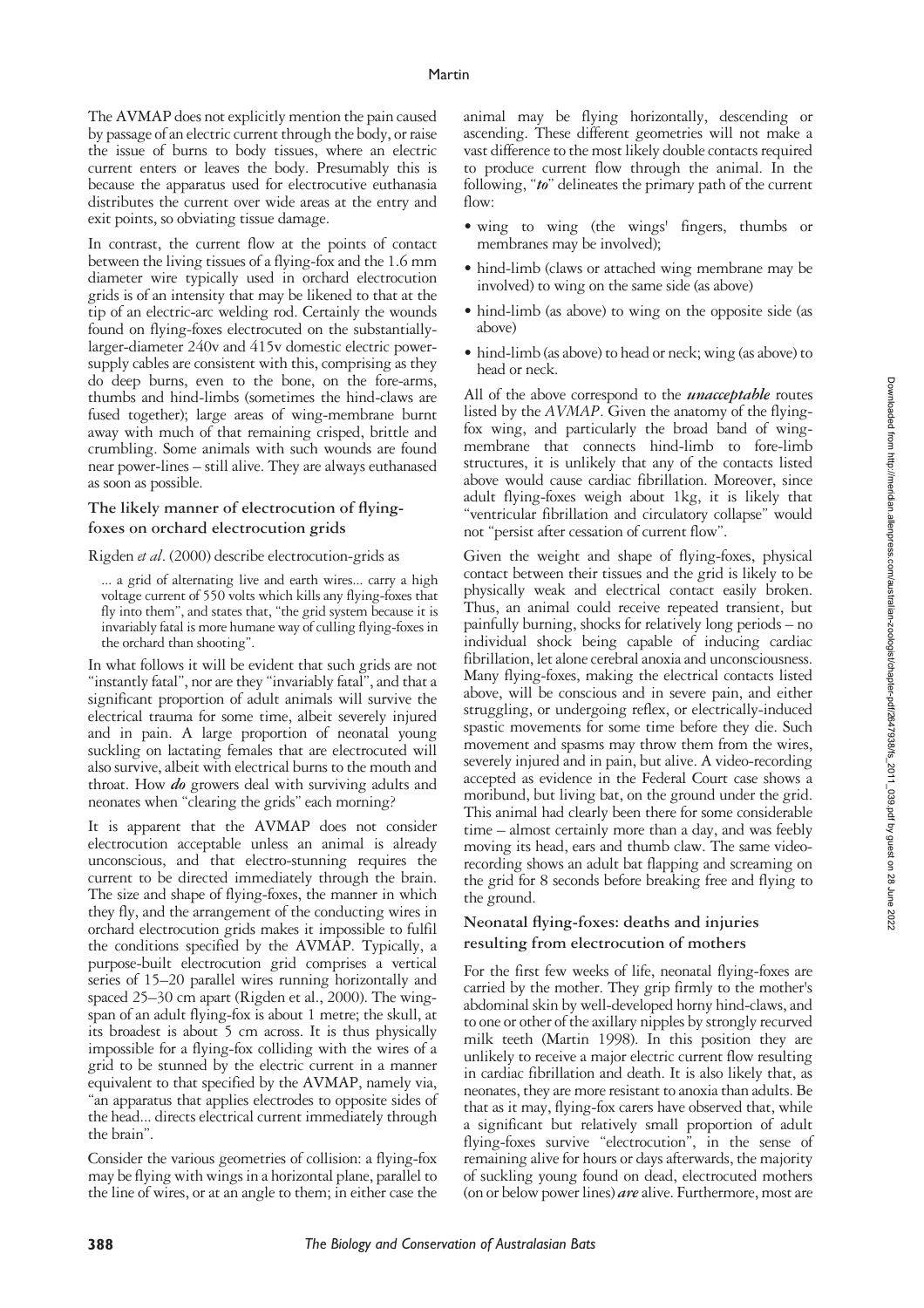relatively unhurt and survive and prosper in care. Others are found with mild-to-severe electrical burns to the mouth and throat, and may survive, given appropriate treatment. A minority are found alive but with severe internal and external electrocutive injuries and are euthanased as soon as possible. Since the birth season of *P. poliocephalus, P. alecto* and *P. conspicillatus* overlaps the harvest season for many fruit crops in eastern Australia (McIlwee and Martin 2002), it is likely that 50% or more of bats killed on orchard grids are lactating females with young attached, or left in a creche. In the event of electrocution of females with young attached, many of the latter may survive, albeit with the injuries described above, to die slowly of trauma and starvation, and in considerable pain. Orphaned young in the creche will simply die by starvation.

### **Conclusions regarding the humaneness or otherwise of flyingfox electrocution grids**

I conclude that: orchard electrocution grids do not kill flying-foxes rapidly, instantly or painlessly; that many animals suffer gross electrical-burn injuries from the grids, yet survive for hours or days.

There is no doubt in my mind that use of the grids contravenes the *NSW Prevention of Cruelty to Animals Act* (Act 200 of 1979 as amended) in that operation of a grid results in *multiple uncontrolled acts of cruelty*: *multiple* in that many bats may be affected; *uncontrolled* in the sense that there is no control on the number of bats which may be affected; *acts of cruelty*, in that as a consequence, animals are unreasonably and unjustifiably mutilated, maimed, terrified, exposed to excessive (electrical) heat and inflicted with pain. Similarly, that operation of a grid results in *multiple uncontrolled acts of aggravated cruelty*, in that its operation will result in the death or serious disablement of multiple animals, some being so severely injured or in such a condition that it is cruel to keep them alive.

### **Recommendations**

In view of the ineffectiveness of electrocution grids in protecting fruit crops and the cruelty involved in their usage, I recommend that all such grids be dismantled immediately and that compliance with dismantling be strictly enforced. But I reiterate that, *if the community wishes flying-foxes to be conserved, then it must help fruit-growers* with non-means-tested grants and subsidies for humane, non-lethal methods of protecting fruit crops.

### **Acknowledgements**

I thank my literary adviser for reading and criticising this article, and in particular for toning down my language – this time I've taken your advice, thank you *Kay.* Also, huge thanks to the many flying-fox carers who, over several decades, have provided this old bat with so much

**References**

**Andrews, E., Bennett, B.T., Clark J.D., Houpt K.A., Pascoe P.J., Robinson G.W. and Boyce J.R. 1993.** *1993 Report of the American Veterinary Medical Association Panel on Euthanasia. J. Am. Vet. Med. Assoc.* **202:** 229–249. Also [<http:/ /www.upstate.edu/dlar/avmaeuth.htm>].

**Bicknell, J.R. 2002.** The need for aversion agents for managing flying-foxes on crops and the difficulties in attracting research funds. Pp. 63–69 in *Managing the Grey-headed Flying-fox as a threatened species in NSW*, edited by P. Eby and D. Lunney. Royal Zoological Society of New South Wales, Mosman, NSW.

**Biel, E. 2002.** The cost to orchardists in the management of the Grey-headed Flying-fox. Who pays? A community benefit approach. Pp. 47–52 in *Managing the Grey-headed Flying-fox as a threatened species in NSW*, edited by P. Eby and D. Lunney. Royal Zoological Society of New South Wales, Mosman, NSW.

**Calford, M.B., Graydon, M.L., Huerta, M.F., Kaas, J.H. and Pettigrew, J.D. 1985.** A variant of a mammalian somatotopic map in a bat. *Nature* **313:** 477–479.

**Comensoli, P. 2002.** The impact upon fruit growers of a decision to list the Grey-headed Flying-fox as a Vulnerable species under the NSW Threatened Species Conservation Act. Pp. 53–55 in *Managing the Grey-headed Flying-fox as a threatened* help and information – not to mention what they have done directly for the bats. I wish to dedicate this paper to Carol Booth for all that she has done for conservation in Australia – not just for flying-foxes. Thank you, Carol.

*species in NSW*, edited by P. Eby and D. Lunney. Royal Zoological Society of New South Wales, Mosman, NSW.

**Dolbeer, R. R., Fiedler, L. R. and Rasheed, H. 1988.** Management of fruit bat and rat populations in the Maldive Islands, Indian Ocean. *Proc. Vertebr. Pest. Conf.* **13:** 112–118.

**Eby, P. 1991.** Seasonal movements of Grey-headed flyingfoxes, *Pteropus poliocephalus* (Chiroptera: *Pteropodidae*) from two maternity camps in northern New South Wales. *Wildl. Res*. **18:** 547–549.

**Eby, P. 1996.** Interactions between the Grey-headed flyingfox, *Pteropus poliocephalus* (Chiroptera: *Pteropodidae*) and its diet plants – seasonal movements and seed dispersal. PhD Thesis, University of New England, Armidale, NSW.

**Eby, P. and Palmer, C. 1991.** Flying-foxes in rainforest remnants in northern New South Wales. Pp. 48–56 in *Rainforest Remnants* edited by S. Phillips, NSW National Parks and Wildlife Service; Lismore, NSW.

**Gough, J. 2002.** The increasing need for netting fruit orchards against bat and bird damage and the increasing problems in affording netting. Pp. 56–57 in *Managing the Grey-headed Flying-fox as a threatened species in NSW*, edited by P. Eby and D. Lunney. Royal Zoological Society of New South Wales, Mosman, NSW.